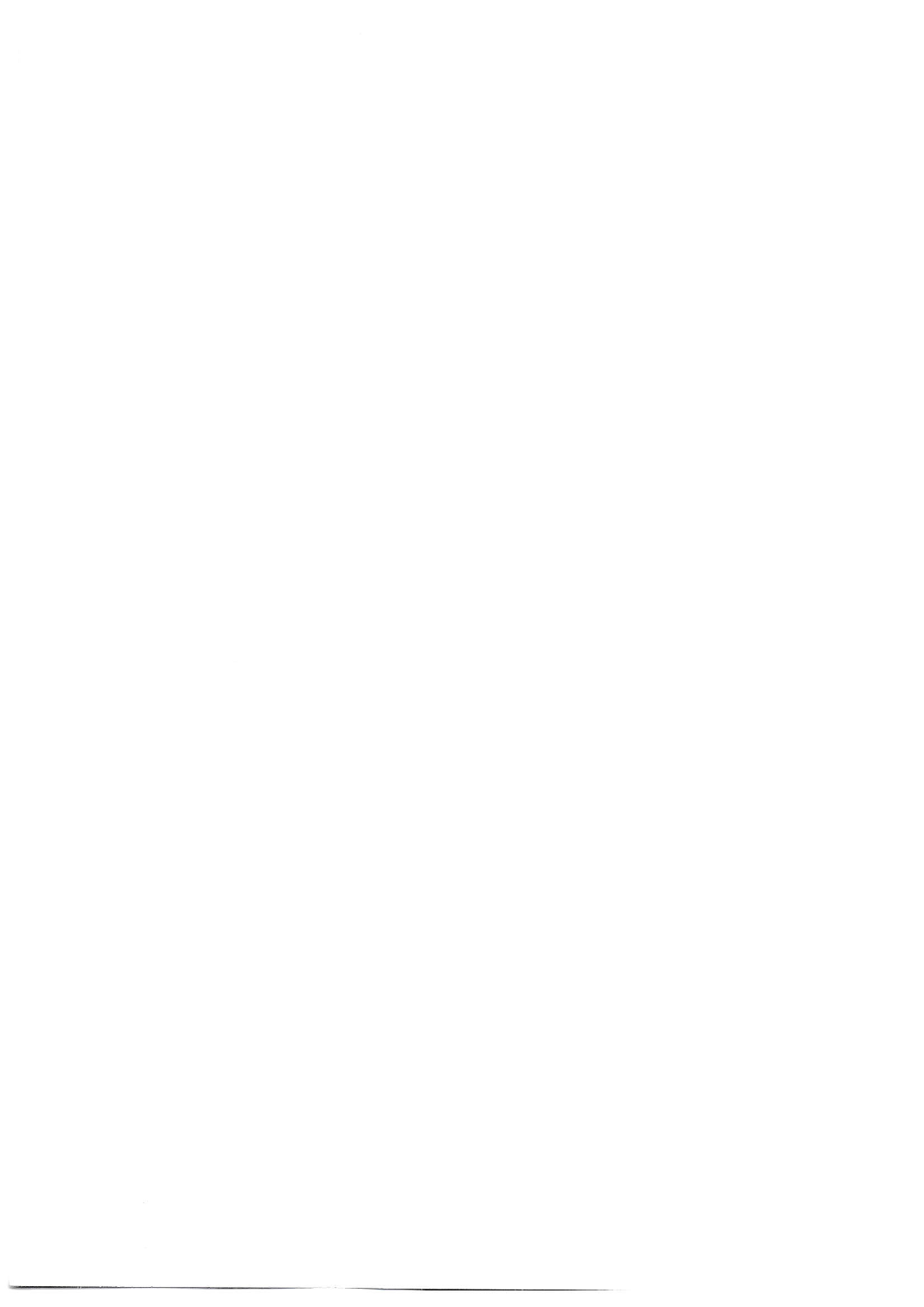

# DALTON PARISH COUNCIL

|     | 11.1 Finance and employment terms of reference<br>11.2 Sunnyside community centre terms of reference                                                                                                                                                                                                                                                                                                                                                                                                                                                                                                                                                                                                                                                                                                             | (B)<br>(C) |
|-----|------------------------------------------------------------------------------------------------------------------------------------------------------------------------------------------------------------------------------------------------------------------------------------------------------------------------------------------------------------------------------------------------------------------------------------------------------------------------------------------------------------------------------------------------------------------------------------------------------------------------------------------------------------------------------------------------------------------------------------------------------------------------------------------------------------------|------------|
| 12. | To elect members to the Committees of the Council: -<br>12.1 Finance and employment<br>12.2 Sunnyside community centre (4) Councillors (4) Volunteers                                                                                                                                                                                                                                                                                                                                                                                                                                                                                                                                                                                                                                                            |            |
| 13. | To review and approve standing orders                                                                                                                                                                                                                                                                                                                                                                                                                                                                                                                                                                                                                                                                                                                                                                            | (D)        |
| 14. | To review and approve financial regulations                                                                                                                                                                                                                                                                                                                                                                                                                                                                                                                                                                                                                                                                                                                                                                      | (E)        |
| 15. | To elect representatives to Non-Council Committees and Groups: -<br>15.1 South Yorkshire Passenger Transport User Group (1)<br>15.2 YLCA Council Representatives (2)                                                                                                                                                                                                                                                                                                                                                                                                                                                                                                                                                                                                                                             |            |
| 16. | To consider financial matters including:-<br>16.1 The authorisation of payment of accounts since the last meeting<br>16.2 To agree the annual standing orders and direct debit payments<br>16.3 To confirm the review of the bank statement to 31 <sup>st</sup> March 2021<br>16.4 To approve any SSCC hours to be paid<br>16.5 To discuss and agree Clerk hours<br>16.6 To discuss and agree update and actions re litter pickers - Contracts / Hours / Terms<br>16.7 To agree caretaking hours for SSCC<br>16.8 To approve increase costs for the works to Old Colliery Wheel, costs to be apportioned<br>between 3 Councils<br>16.9 To agree for the SSCC fencing to be moved to Norwood Street Allotments at a cost of<br>£400<br>16.10 Allotments<br>16.8.1 Update inclusive of notification of fly tipping | (F)<br>(G) |
| 17. | To confirm eligibility for the General Power of Competence<br>17.1 Confirm Dalton Parish Council have a qualified Clerk<br>17.2 Confirm Dalton Parish Council had two thirds elected Councillors<br>17.3 Confirm Dalton Parish Council are eligible for the General Power of Competence                                                                                                                                                                                                                                                                                                                                                                                                                                                                                                                          |            |
| 18. | To consider any general correspondence and publications, including: -<br>18.1 To receive a summary and agree any actions for play inspections reports: -<br>18.1.1 Magna Lane<br>18.1.2 Ruby Cook<br>18.1.3 Sunnyside<br>17.2 To consider and resolve any involvement in Rotherham Hospice Sunflower Appeal                                                                                                                                                                                                                                                                                                                                                                                                                                                                                                      |            |
| 19. | To consider planning and licensing matters including new planning applications in Dalton: -                                                                                                                                                                                                                                                                                                                                                                                                                                                                                                                                                                                                                                                                                                                      |            |

19.1 Planning: - 16 - 19

None

- To notify Parish Clerk for any matters for inclusion on a future agenda 19
- To note dates of future committee meetings, events and the next Parish Council Meeting 20

## Finance and staffing

1<sup>st</sup> July 2021

Parish Council<br>17<sup>th</sup> June 2021

 $Df$